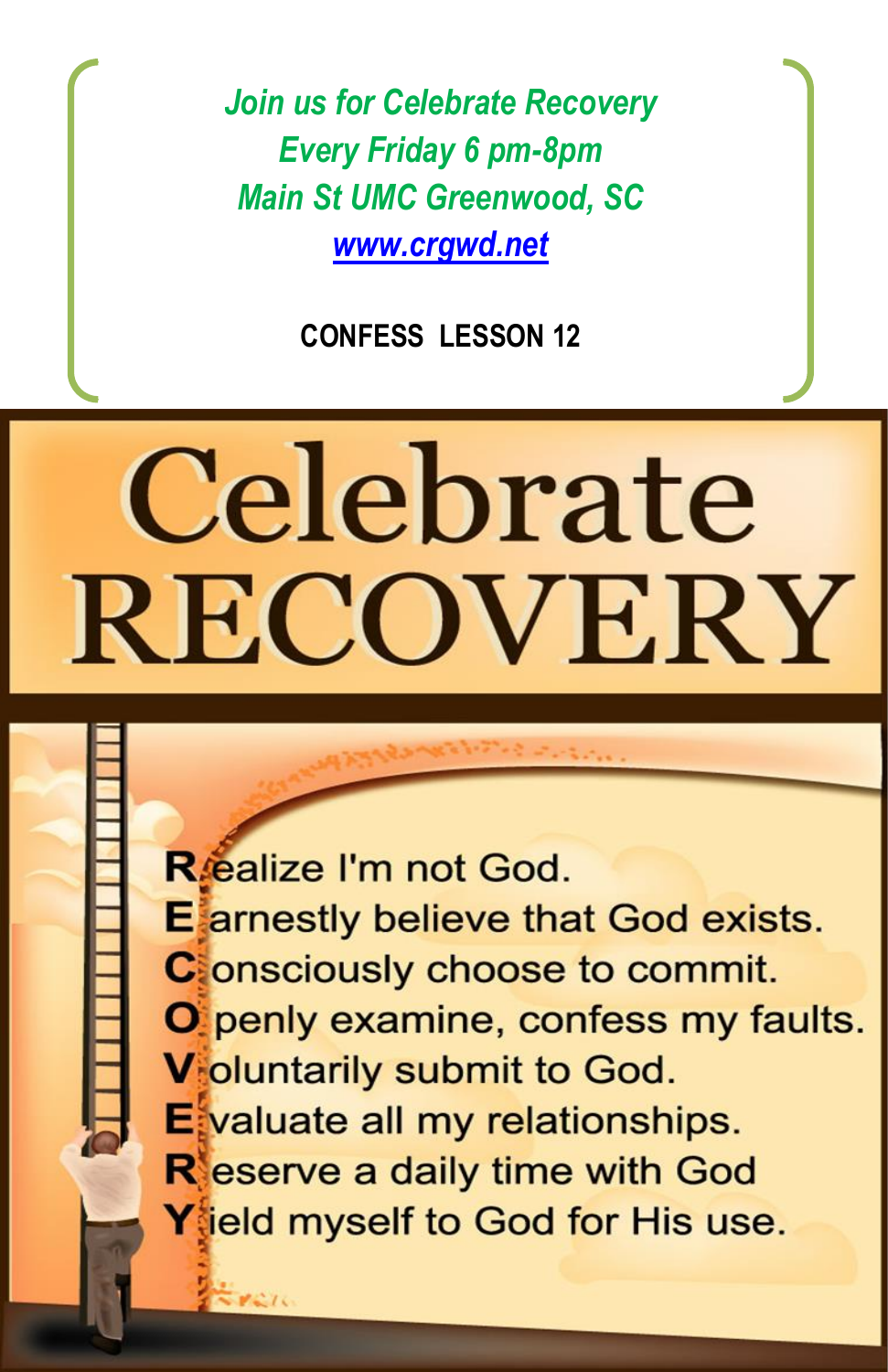# **Celebrate Recovery**

### **CONFESS LESSON 12**

**Principle 4 Openly examine and confess my faults to myself, to God, and to someone I trust.**

*"Happy are the pure in heart" (Matthew 5:8).*

**Step 5 We admitted to God, to ourselves, and to another human being the exact nature of our wrongs.**

*"Therefore confess your sins to each other and pray for each other so that you may be healed" (James 5:16).*

#### **Think about it**

After writing about an inventory, we must deal with what we have written. The first way we do that is to confess our sins to God. Let's review the acrostic for CONFESS.

**CONFESS your shortcomings, resentments, and sins**. God wants us to come clean. We need to admit that, "what is wrong is wrong. We're guilty as charged" We need to own up to the sins we discovered in our inventory.

*"He who conceals his sins does not prosper, but whoever confesses and renounces them finds mercy" (Proverbs 28:13).*

**OBEY God's direction** Principle 4 sums up God's directions for confessing our sins: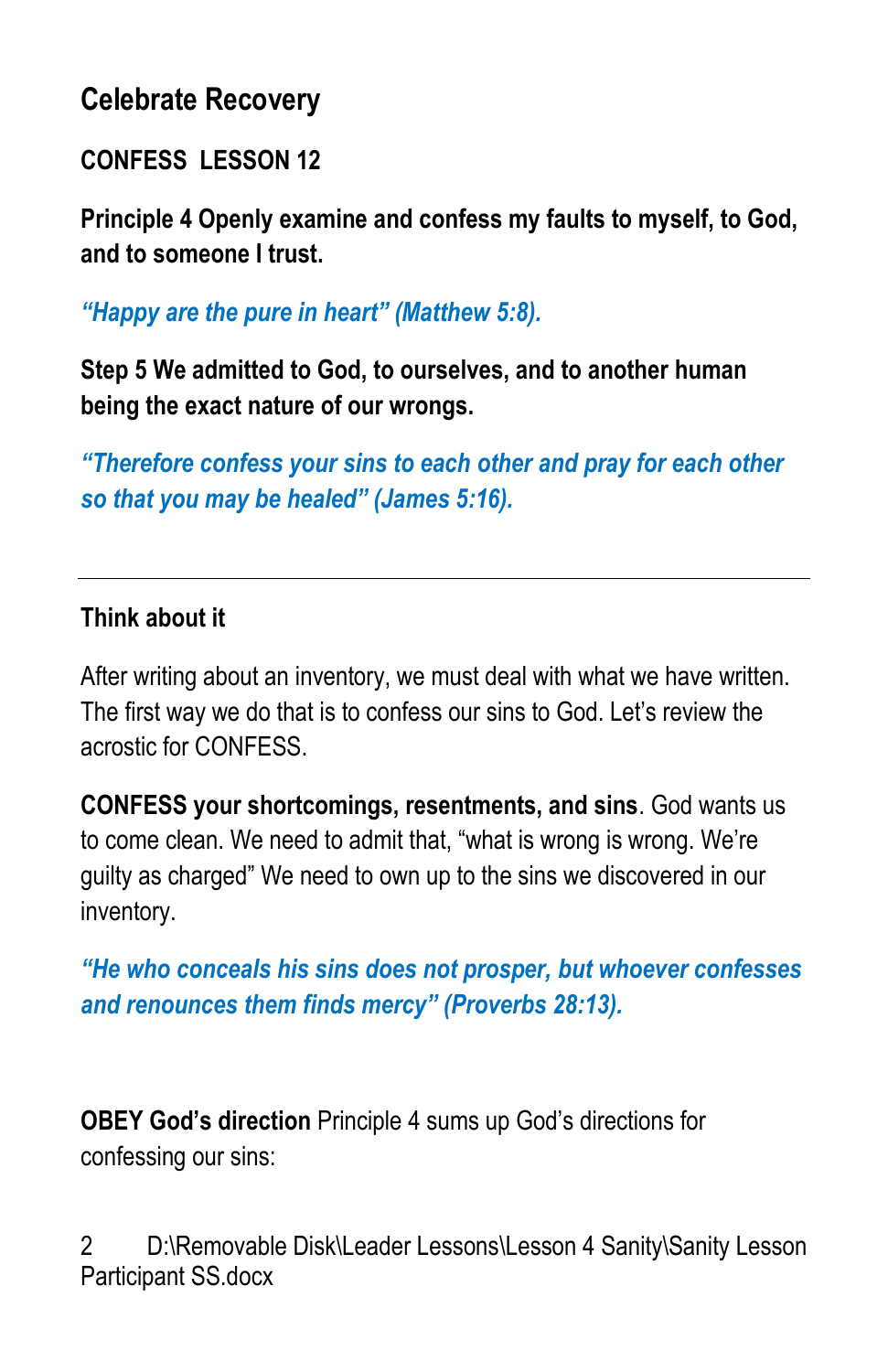1. Confess our sins to God.

*"'As surely as I am the living God', says the Lord, 'everyone will kneel before me, and everyone will confess that I am God.' Every one of us, then, will have to give an account of himself to God" (Romans 14:11–12, GNB).*

2. We share them with another person whom we trust.

*"Confess your sins to each other and pray for each other so that you may be healed" (James 5:16).*

#### **NO more guilt**

This step begins to restore our confidence and our relationships, and allows us to move on from our "rearview mirror" living. In Romans 8:1 we are assured that, "There is now no condemnation now for those who are in Christ Jesus"

*"All have sinned;…yet now God declares us 'not guilty'…if we trust in Jesus Christ, who freely takes away our sins" (Romans 3:23–24, TLB).*

The "CON" is over! We have followed God's directions on how to confess our wrongs. Four very positive things start to happen after we "FESS" up.

**FACE the truth** Recovery requires honesty! After we complete this principle we can allow the light of God's truth to heal our hurts, hank-ups, and habits. We stop denying our true feelings.

*"Jesus…said, 'I am the light of the world. Whoever follows me will never walk in darkness, but will have the light of life'" (John 8:12).*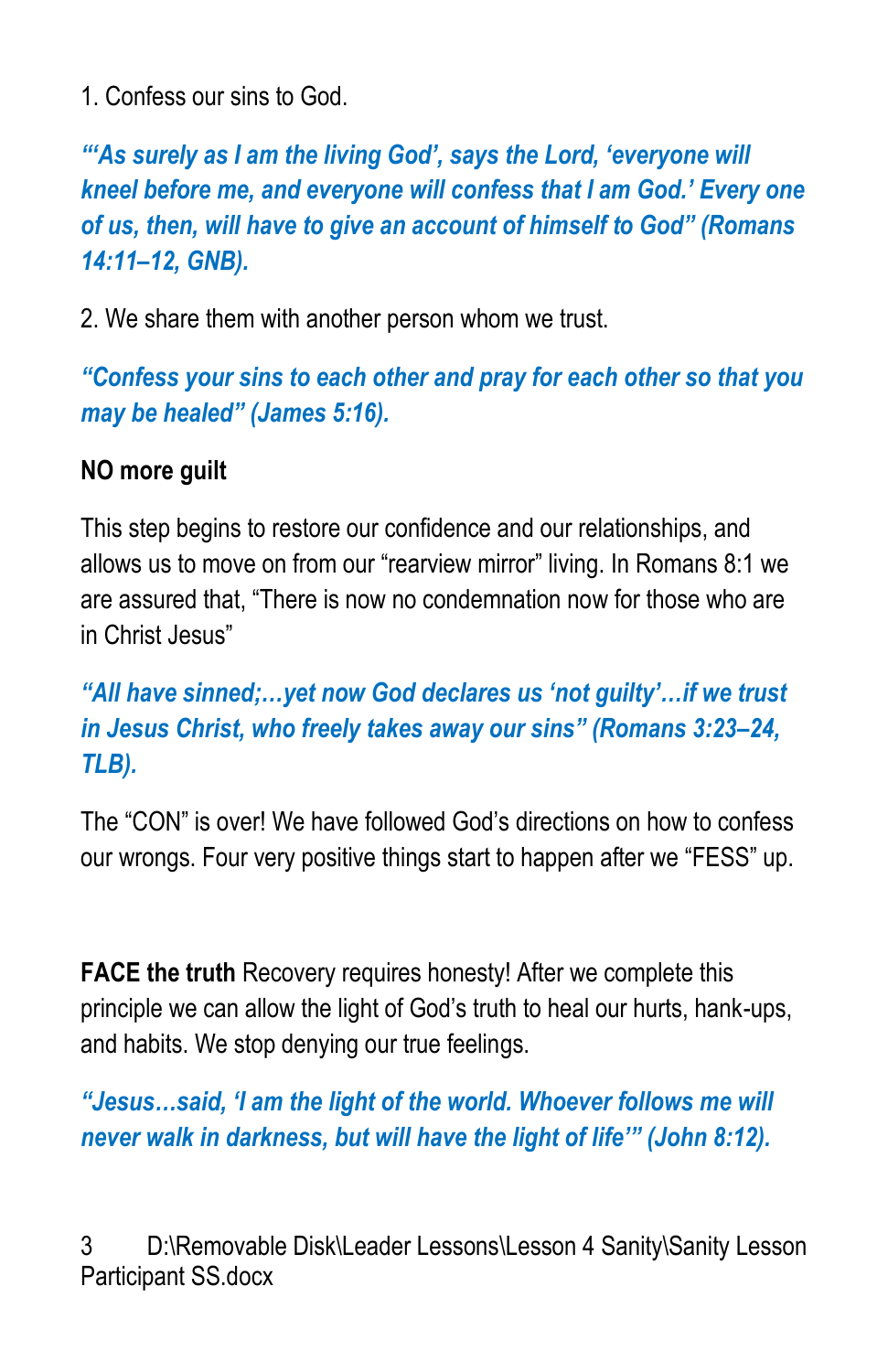*"Then you will know the truth and the truth will set you free" (John 8:32).*

# **EASE the pain**

We are only as sick as our secrets! When we share our deepest secrets, we divide the pain and the shame. We begin to see a healthy self-worth develop, one that is no longer based on the world's standards, but on those of Jesus Christ!

*"There was a time when I wouldn't admit what a sinner I was. But my dishonesty made me miserable and filled my days with frustration…My strength evaporated like water on a sunny day until I finally admitted all my sins to you and stopped trying to hide them. I said to myself, 'I will confess them to the Lord.' And you forgave me! All my guilt is gone" (Psalm 32:3–5, TLB, PH).*

**STOP the blame** We cannot find peace and serenity if we continue to blame ourselves or others. Our secrets have isolated us from each other. They have prevented intimacy in all our relationships.

*"Why do you look at the speck of sawdust in your brother's eye and fail to see the plank in your own? How can you say to your brother, 'Let me get the speck out of your eye,' when there is a plank in your own?…Take the plank out of your own eye first, and then you can see clearly enough to remove your brother's speck of dust" (Matthew 7:30, PH).*

## **START accepting God's forgiveness**

Once we accept God's forgiveness we can look others in the eye. We understand ourselves and our past actions in a "new light". We are ready to find the humility to exchange our shortcomings in Principle 5.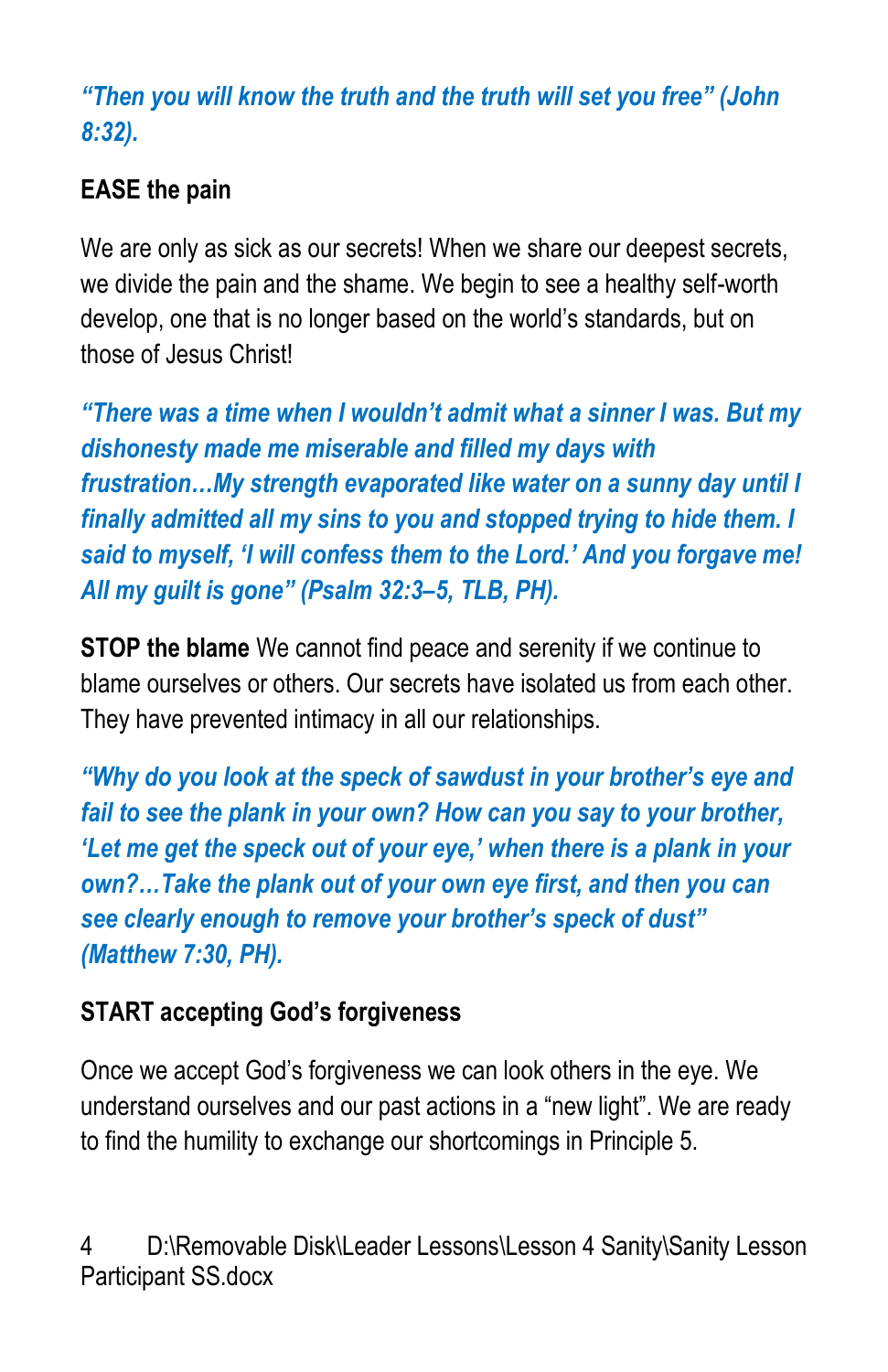*"For God was in Christ, restoring the world to himself, no longer counting men's sins against them but blotting them out" (2 Corinthians 5:19, TLB).*

*"But if we confess our sins, he will forgive our sins, because we can trust God to do what is right. He will cleanse us from all the wrongs we have done" (1 John 1:9, NCV).*

#### **Think/write/discuss**

1. What wrongs, resentments, or secret sins are keeping you awake at night? Wouldn't you like to get rid of them?

2. What value do you see in confessing, in coming clean from the wreckage of your past?

3. As you obey God's directions for confession, what results do you expect God to produce in your life?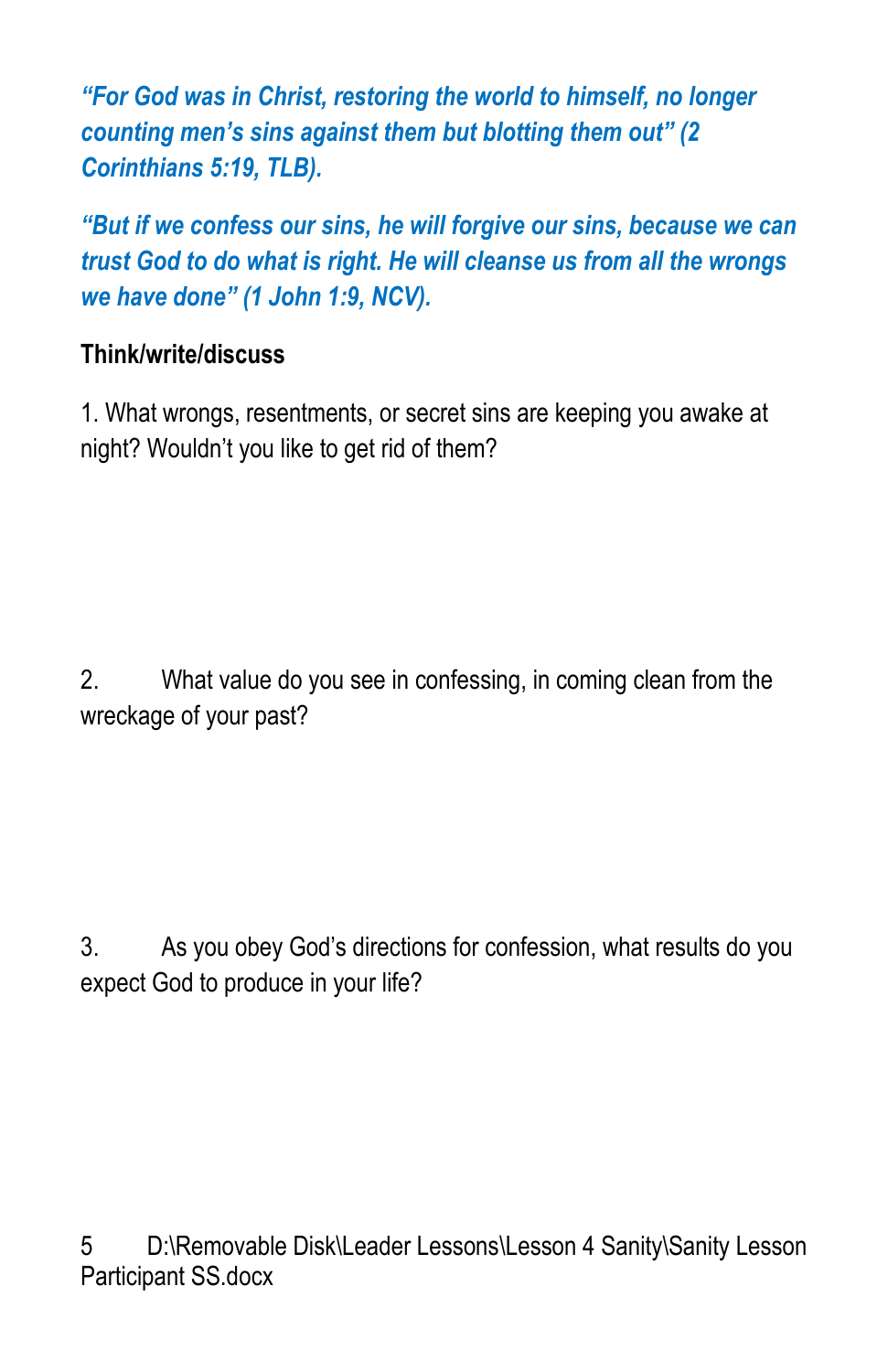4. What freedom do you feel because of the words of Romans 8:1 and Romans 3:23-24? What specifically do the phrases, "no condemnation" and "not guilty" mean to you?

5. After you complete Principle 4, you will find four areas of your life begin to improve. You will be able to face the truth, ease the pain, stop the blame, and start accepting God's forgiveness. In what areas of your life will each of these four positive changes help your recovery?

## **I can be more honest with:**

**I can ease my pain by:**